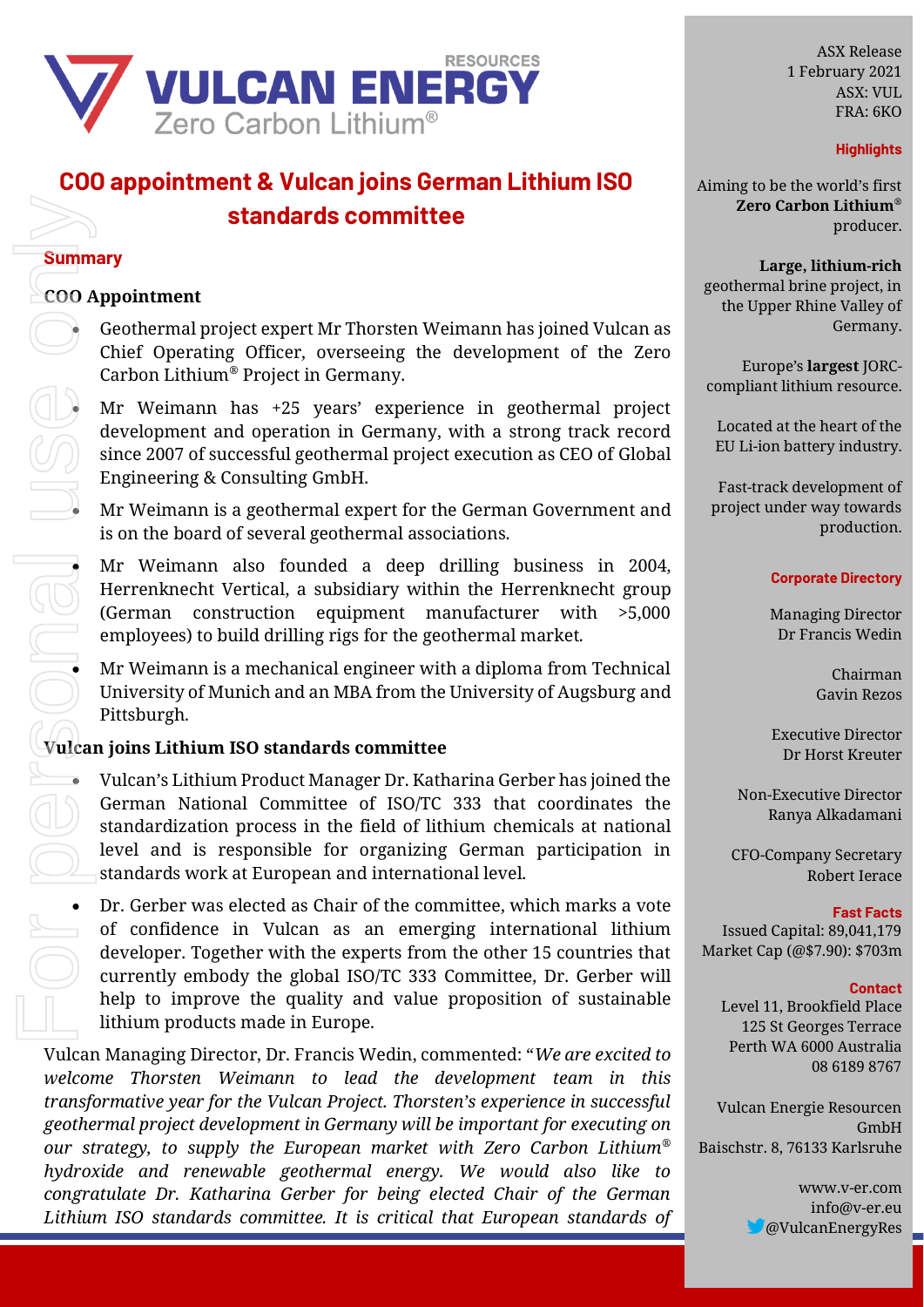

*sustainability and carbon footprint limits are applied to international lithium product standardisation."*

# **About Vulcan**

*Vulcan Energy Resources is aiming to become the world's first Zero Carbon Lithium***®** *producer, by producing a battery-quality lithium hydroxide chemical product with net zero carbon footprint from its combined geothermal and lithium resource, which is Europe's largest lithium resource, in the Upper Rhine Valley of Germany. Vulcan will use its unique Zero Carbon Lithium***®** *process to produce both renewable geothermal energy, and lithium hydroxide, from the same deep brine source. In doing so, Vulcan will address lithium's EU market requirements by reducing the high carbon and water footprint of production, and total reliance on imports, mostly from China. Vulcan aims to supply the lithium-ion battery and electric vehicle market in Europe, which is the fastest growing in the world. Vulcan has a resource which can satisfy Europe's needs for the electric vehicle transition, from a zero-carbon source,*